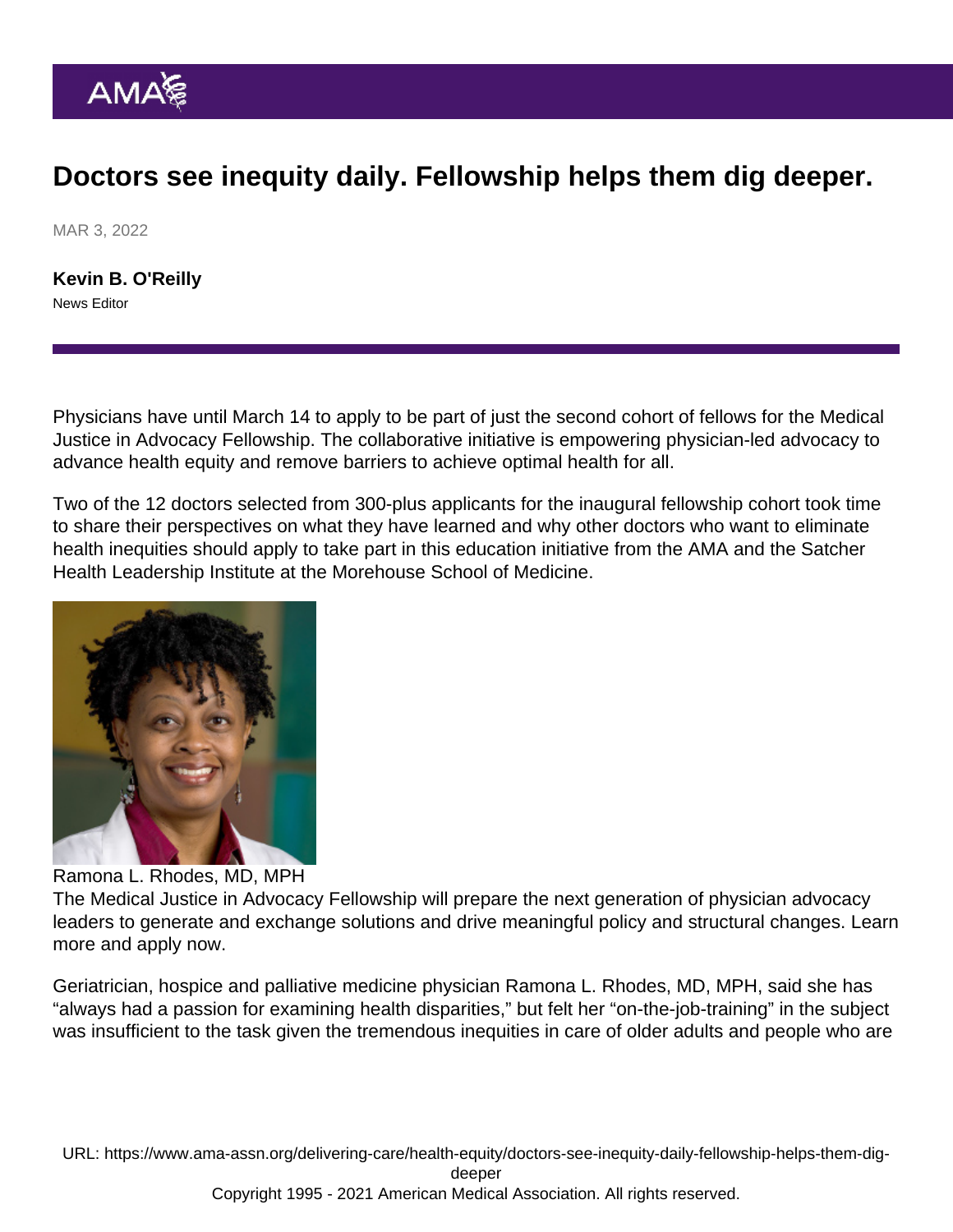chronically and seriously ill.

The Medical Justice in Advocacy Fellowship "is an awesome opportunity to learn from leaders in the field and to network with like-minded colleagues who represent different disciplines," said Dr. Rhodes, associate director for health services research for the Geriatric Research, Education and Clinical Center of the Central Arkansas Veterans Healthcare System and associate professor in the Department of Geriatrics at the University of Arkansas for Medical Sciences.

For Dr. Rhodes, medical justice is not just about what she's seen in the peer-reviewed literature. She "has witnessed health inequities personally and had to advocate for family members as a result."

The fellowship "will influence my clinical practice, research and teaching by giving me the tools to address topics like [political determinants of health](https://www.ama-assn.org/delivering-care/health-equity/prioritizing-equity-video-series-political-determinants-health)—things that I would not have thought or known about had I not participated," Dr. Rhodes said.

Under the mentorship of renowned multidisciplinary health equity experts, the fellows work together over the course of 14 months to generate solutions for implementing healthy equity projects focused on ensuring better health outcomes and closing health gaps for patients and their communities.

Learn more about political determinants of health, and [how U.S. policy can shape your patients' health](https://www.ama-assn.org/delivering-care/health-equity/how-us-policy-can-shape-your-patients-health-outcomes) [outcomes](https://www.ama-assn.org/delivering-care/health-equity/how-us-policy-can-shape-your-patients-health-outcomes).

## Called to fellowship

Amber N. Clark, MD

Physiatrist [Amber N. Clark, MD](https://www.ama-assn.org/system/files/mja-fellow-bio-amber-clark.pdf), completed her residency training in 2020 but wanted to continue pursuing her interests in health policy, with a primary goal of helping to bring about systemic policy change that will create equitable solutions for African Americans with physical disabilities.

URL: [https://www.ama-assn.org/delivering-care/health-equity/doctors-see-inequity-daily-fellowship-helps-them-dig](https://www.ama-assn.org/delivering-care/health-equity/doctors-see-inequity-daily-fellowship-helps-them-dig-deeper)[deeper](https://www.ama-assn.org/delivering-care/health-equity/doctors-see-inequity-daily-fellowship-helps-them-dig-deeper) Copyright 1995 - 2021 American Medical Association. All rights reserved.